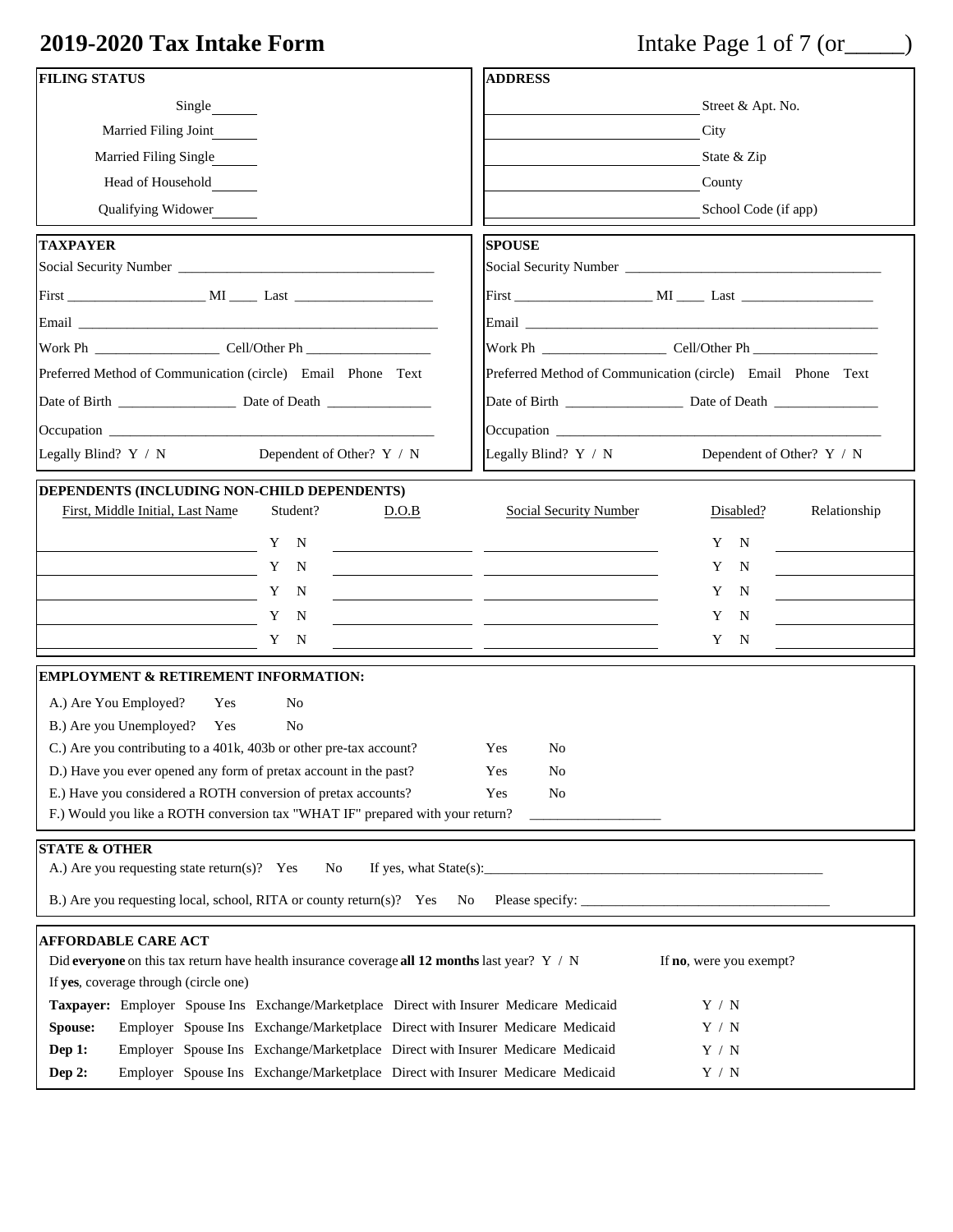## **Tax Client Income and Expense Questions** Intake Page 2 of 7

**Please Note: The following Worksheets are to assist the taxpayer in gathering the information necessary for the preparer to complete an accurate tax return. For each area the taxpayer has checked a box below, there should be corresponding back-up provided. There is a "Scan Coversheet" available by separate download that will provide the preparer the list of documents necessary to complete the return. It is very important that the taxpayer provide complete information upon the first submission of these documents.** 

**The below checklist provides basic information. There very well could be more information needed to be supplied. For situations that are beyond the informationprovided below, please make sure detailed notes are provided to assist the preparer in determining the proper way to account for the situation. Missing information will delay the processing of the return. Please do not leave any Worksheet blank. If not applicable write "N/A" on that page and leave in stacking order. If additional pages are added beneath a Worksheet, write "see next xx pages" and correct "Intake Pg 1 of 10" to the correct total number of pages**

#### **BASIC QUESTIONS** Please check the box to the left for any of the following that apply. If not leave blank. If checked, please provide a brief explanation below if the information will assist the preparer in any way. (Note: Please check for you AND your spouse **1** Did your marital status change from the prior year? 2 Did you change your address from last year? **3** Any change in your dependents from last year? **4** Did you have children under 19 (or 24 if a full time student) who had more than \$2,200 in total unearned income<sup>\*</sup> **5** Are all your dependents either US Residents or Citizens? **6** Did you pay any adoption expenses? **7** Did you provide over half the support for someone you aren't claiming as a dependent 8 Are you being claimed or eligible to be claimed as a dependent on someone else's return **9** Were either you or your spouse in the military or National Guard? 10 Did you purchase or sell your primary residence? Or did you refinance your primary residence<sup>'</sup> 11 **Have you been notified by the IRS** of changes to a previously submitted tax return? Or have you received any other IRS or State Notices 12 Did you make any gifts over \$15,000 to any individuals? 13 Did you buy and/or sell any virtual currency (ie Bitcoin, Ether, Roblox, etc.)? If so, please provide all transaction details to prepare Comments/Description: **INCOME TAX DEDUCTIONS AND CREDITS** Please check any of the following that you and/or your spouse received For the following, please check any of the following that apply **1** W-2 Income **1** W-2 Income **2** Interest and/or Dividends \* **If the absolute A Worksheet in the absolute A Worksheet in the set of the set of the set of the set of the set of the set of the set of the set of the set of the set of the set of the set o 3** Tax Exempt Interest and/or Dividends **2** Energy Efficiency Related Upgrades/Repairs **4** Taxable refunds, credits or offsets? (including prior year State refunds) **3** Oil & Gas Investment credits **5** Business income (Self Employment Income) **4** Other tax shelters or credits \* If "yes" please fill out Schedule C Worksheet and provide financials **5** Child Care Expenses Paid \$\_\_\_\_\_\_\_\_\_\_\_\_\_ **6** Stock Sales (Capital Gains)- (**MAKE SURE ALL BASIS INFO IS PROVIDED**) Provider Name: **Amount of any Capital Loss Carryforward from 2018 \$\_\_\_\_\_\_\_\_\_\_\_\_** Address: \_\_\_\_\_\_\_\_\_\_\_\_\_\_\_\_\_\_\_\_\_\_\_\_\_\_\_\_\_\_\_\_\_\_\_\_ **7** Any other Assets Sold or any other Gains or Losses Provider EIN: **8** Rental Real Estate Income \* If "yes" please fill out Schedule E Worksheet **ESTIMATED PAYMENTS (Please fill in if Estimates were Amount of Passive Activity Loss Carryfwd from 2018 \$\_\_\_\_\_\_\_\_\_\_\_\_ made or refunds from a prior year were applied) 9 K**-1's (1120S, 1065, 1041) **1** Estimated Payments made for 2019 Return **10** Unemployment \$ Federal Date \_\_\_\_ Qtr **11** Social Security Income **8 11** Social Security Income **11** S **Federal** Date Otr **12** Foreign Income **by Contract Contract Contract Contract Contract Contract Contract Contract Contract Contract Contract Contract Contract Contract Contract Contract Contract Contract Contract Contract Contract Contract** 13 **Alimony (Applies ONLY to Divorce Decrees Effective Prior to 1/1/19) 1** \$ Federal Date \_\_\_\_ Qtr Alimony Received \$\_\_\_\_\_\_\_\_\_\_\_\_\_\_\_\_\_\_ (rcvd from whom?) Name/SS#\_\_\_\_\_\_\_\_\_\_\_\_\_\_\_\_\_\_\_\_\_\_\_\_\_\_\_\_\_\_\_\_\_\_\_\_\_\_\_\_\_\_\_\_\_\_\_\_\_\_ \$ State Date \_\_\_\_ Qtr **14** Other Income: Please list:\_\_\_\_\_\_\_\_\_\_\_\_\_\_\_\_\_\_\_\_\_\_\_\_\_\_\_\_\_\_\_\_\_\_\_\_\_ \$ State Date \_\_\_\_ Qtr \$ State Date \_\_\_\_\_\_\_ Qtr **ADJUSTMENTS TO INCOME**  $\qquad \qquad \qquad$  **C**tr Please check any of the following that apply to you and/or your spouse **1** Educator Expenses (Teaching Expenses) **2** Health Savings Account Deductions **E-FILE / FILING INFO -- REFUND / PMT INFO**<br>Moving Expenses (active military only, service related **3** Moving Expenses (active military only, service related **4** Contributions to SEP, SIMPLE and other Qualified Plans **1 1** How do you want any refund sent to you? <u>Must check one</u> **5** Self Employed Health Insurance **Direct Deposit (takes a few days) 6** IRA Contributions **Applied to Next Year's Return 7** Student Loan and/or Tuition & Fees Deduction (you or your dependents) Paper Check in the Mail (could take several weeks) **8 Alimony (Applies ONLY to Divorce Decrees Effective Prior to 1/1/19)** 2 Any taxes due will be paid by check along with Voucher Alimony Paid \$ (paid to whom?) provided by tax preparer. It is the taxpayer's responsibility Name/SS#\_\_\_\_\_\_\_\_\_\_\_\_\_\_\_\_\_\_\_\_\_\_\_\_\_\_\_\_\_\_\_\_\_\_\_\_\_\_\_\_\_\_\_\_\_\_\_\_\_\_ to mail payments before tax due dates.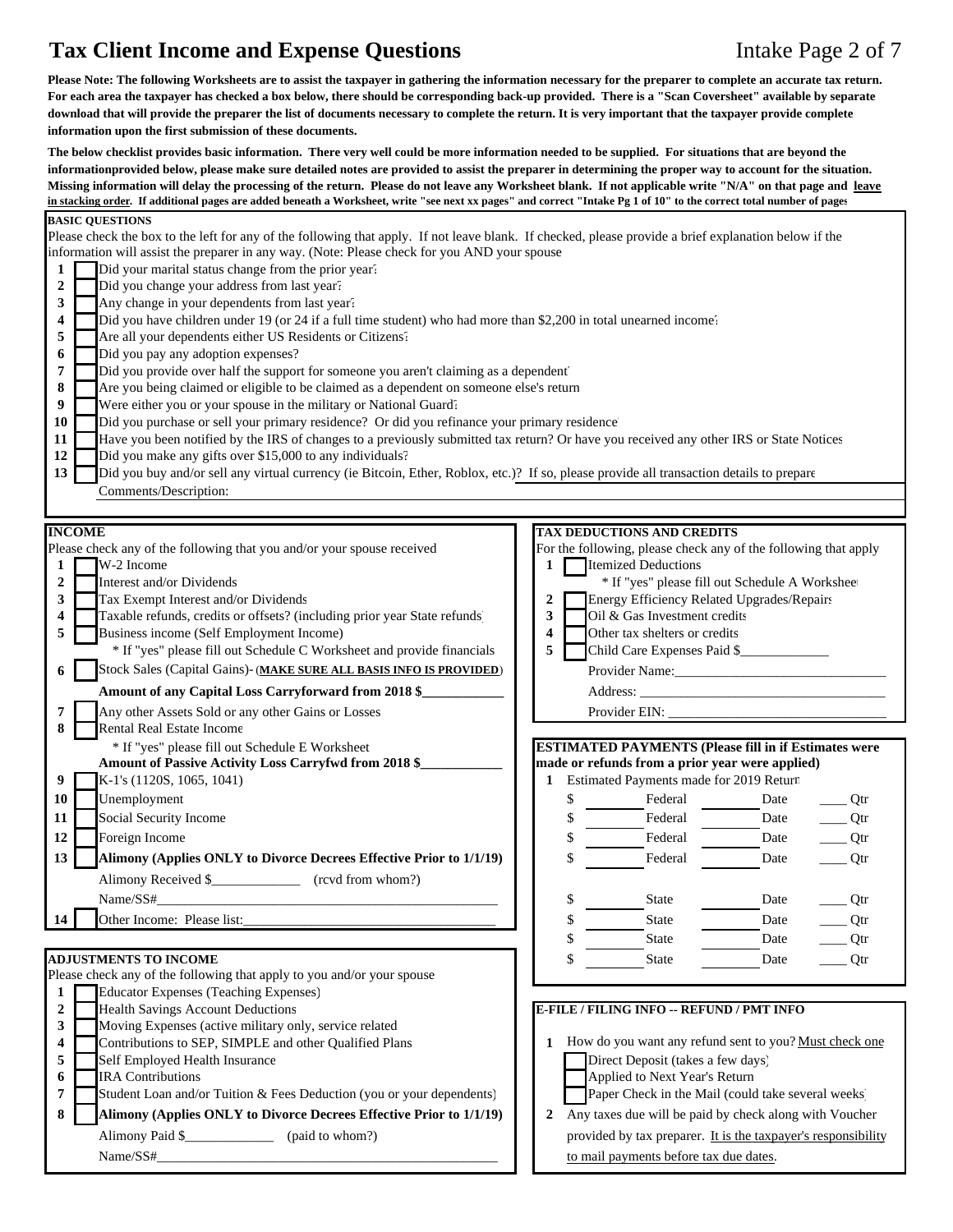| Two Forms of ID Required For ALL Returns! At Least One MUST Be Photo! |  |  |
|-----------------------------------------------------------------------|--|--|
|-----------------------------------------------------------------------|--|--|

| Taxpayer Name            | Social Security Number      |
|--------------------------|-----------------------------|
| Spouse Name              | Social Security Number      |
| <b>Photo ID-Required</b> | 1 Other Form of ID-Optional |
|                          |                             |
|                          |                             |

Photo ID-Required 1 Other Form of ID-Optional

**Place Voided Check Here if Client Wants Direct Deposit**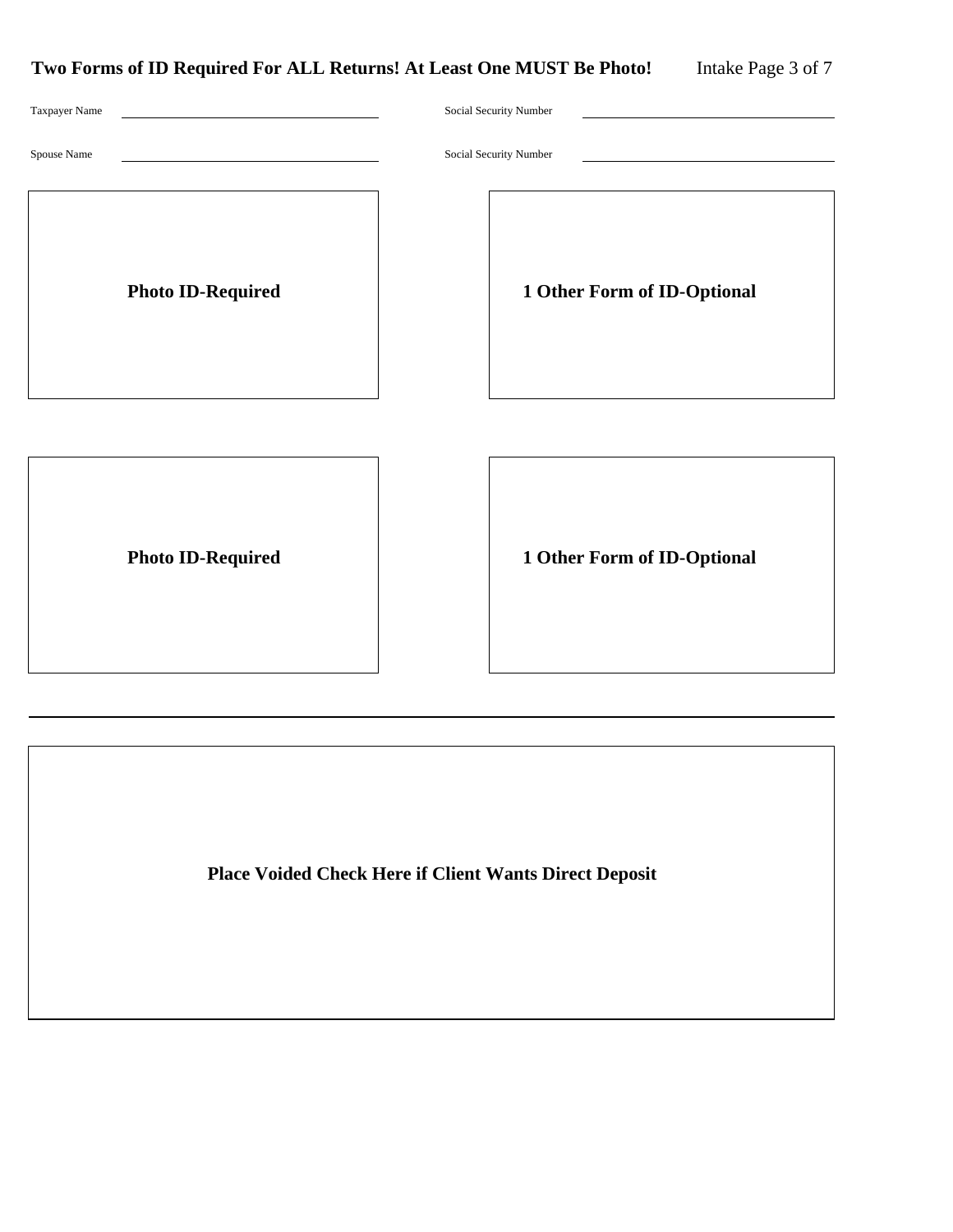# Tax Client Schedule A Info Intake Page 4 of 7

| Fill out COMPLETELY or mark "N/A". DO NOT leave blank. Include any back-up documents under Scan Coversheet.                                            |                           |                                                  |
|--------------------------------------------------------------------------------------------------------------------------------------------------------|---------------------------|--------------------------------------------------|
| <b>Medical Expenses*</b>                                                                                                                               | <b>Current Year</b>       | $*$ 10% Exclusion effective $1/1/2019$           |
| Medical & Dental Expenses                                                                                                                              |                           |                                                  |
| Medical Insurance Premiums Paid                                                                                                                        |                           | (Other than Medicare Premiums)                   |
| Long Term Care Premiums                                                                                                                                |                           |                                                  |
| Fed Deductible Q or NQ? Y N - State Deductible Q or NQ? Y N - NQ but Grandfathered Deductible Y N                                                      |                           |                                                  |
| Prescription Drugs and Medications                                                                                                                     |                           |                                                  |
| <b>Medical Miles Driven</b>                                                                                                                            |                           |                                                  |
|                                                                                                                                                        |                           |                                                  |
| Tax Expenses*                                                                                                                                          | <b>Current Year</b>       | * Effective $1/1/2018$ , total tax               |
| <b>State and Local Income Taxes Paid</b>                                                                                                               |                           | deduction limited to \$10,000                    |
| (Other than those on W-2s, 1099s, etc)                                                                                                                 | \$                        | (SALT limitatiuon)                               |
| 2018 State Income Taxes Paid in 2019                                                                                                                   | \$                        |                                                  |
| <b>Real Estate Taxes</b>                                                                                                                               | \$                        |                                                  |
| <b>Personal Property Taxes</b>                                                                                                                         | \$                        |                                                  |
| <b>Other Taxes:</b>                                                                                                                                    |                           |                                                  |
|                                                                                                                                                        |                           |                                                  |
| Qualified New Vehicle Taxes                                                                                                                            |                           |                                                  |
| <b>Additional State or Local/Taxes</b>                                                                                                                 |                           |                                                  |
| <b>Interest Expense</b>                                                                                                                                | <b>Current Year</b>       |                                                  |
| Home Mortgage Interest reported on Form 1098                                                                                                           | $\boldsymbol{\mathsf{S}}$ | <b>Include Form under Scan Coversheet</b>        |
|                                                                                                                                                        |                           | (only needed for jumbo mortgages over \$750,000) |
| Date Mortgage Closed*                                                                                                                                  |                           | (only needed for jumbo mortgages over \$750,000) |
|                                                                                                                                                        |                           |                                                  |
|                                                                                                                                                        |                           |                                                  |
|                                                                                                                                                        | \$<br>\$                  |                                                  |
|                                                                                                                                                        |                           |                                                  |
| Home Mortgage Interest paid to others<br>HELOC Interest Used for Home Improvement<br>* Would you like to learn how to pay off your mortgage early? Y N |                           |                                                  |
| Refinancing Points Paid in 2019                                                                                                                        | \$                        |                                                  |
| Investment Interest (other than K-1)                                                                                                                   | \$                        |                                                  |
|                                                                                                                                                        |                           |                                                  |
| <b>Contributions</b>                                                                                                                                   | <b>Current Year</b>       |                                                  |
| <b>Cash Contributions</b>                                                                                                                              | \$                        |                                                  |
| <b>Non Cash Contributions</b>                                                                                                                          |                           |                                                  |
| Volunteer Mileage Driven                                                                                                                               |                           |                                                  |

If you had any casualty or theft losses during the year, please provide detail below, including date, description, amount of casualty or loss, any insurance reimbursement & basis in the property.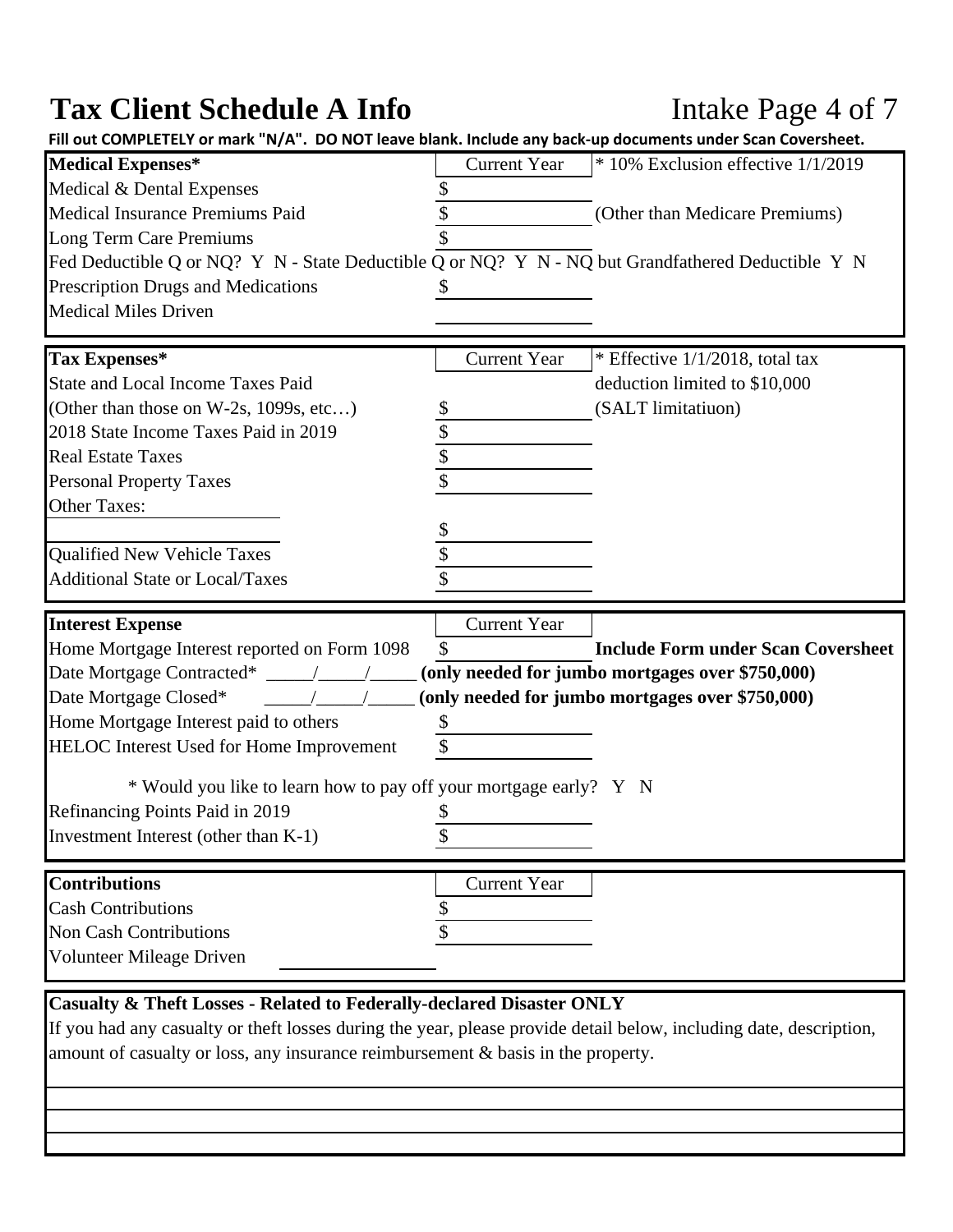## Tax Client Schedule C Info-One Form Per Business Intake Page 5 of 7

Fill out COMPLETELY or mark "N/A". DO NOT leave blank. Use a separate Worksheet for EACH Sch C

*\*\* Please Note: If possible, it is preferred a Trial Balance, P&L and Balance Sheet be provided by the client. If available, write "See next xx pages" below and stack under this page. If not available, please use the input sheet below.*

| <b>Business Info: (Required for all)</b>                                              |                          |     |                |                                                                                              |
|---------------------------------------------------------------------------------------|--------------------------|-----|----------------|----------------------------------------------------------------------------------------------|
| Taxpayer<br>or                                                                        | Spouse                   |     |                | <b>Address of Business</b>                                                                   |
|                                                                                       |                          |     |                |                                                                                              |
| Name of Business                                                                      |                          |     |                | <b>Business Code</b>                                                                         |
| EIN Number (If any)                                                                   |                          |     |                |                                                                                              |
|                                                                                       |                          |     |                | Date Business Started                                                                        |
| <b>Accounting Method</b><br>Cash                                                      |                          |     |                |                                                                                              |
| Accrual                                                                               |                          |     |                |                                                                                              |
| Other                                                                                 |                          |     | (Specify)      | Do you do your own books/accounting?<br>Y<br>N                                               |
|                                                                                       |                          |     |                | Would you consider outsourcing to us?<br>Y<br>N                                              |
|                                                                                       |                          |     |                | Are you a Specified Service Trade or Business?<br>Y<br>N                                     |
|                                                                                       |                          |     |                | (eg: attorneys, accountants, doctors, financial advisors)                                    |
| <b>General Questions: (Required for all)</b>                                          |                          |     |                |                                                                                              |
| 1.) Are you claiming use of a home office?                                            |                          | Yes | No             | If yesplease include Home Office Deduction Worksheet                                         |
|                                                                                       |                          |     |                |                                                                                              |
| 2.) Do you have depreciable assets?                                                   |                          | Yes | N <sub>0</sub> | If yesplease provide a detailed depreciation schedule.                                       |
| The schedule should include: (Prior year detail is preferred)<br>a. Asset Description |                          |     |                | d. Accumulated Depreciation                                                                  |
| b. Date Placed in Service                                                             |                          |     |                | e. Method of Depreciation and Years                                                          |
| c. Cost                                                                               |                          |     |                |                                                                                              |
|                                                                                       |                          |     |                |                                                                                              |
| 3.) Vehicle Information<br>Year/Make/Model:                                           |                          |     |                | Date Placed in Service:                                                                      |
| Total Miles Driven:                                                                   |                          |     |                | <b>Commuting Miles:</b><br>Business Miles:                                                   |
| 4.) Self Insured Health Insurance Deduction?                                          |                          | Yes | No.            | If yeshow much did you pay? $$$                                                              |
|                                                                                       |                          |     |                |                                                                                              |
| Income Questions: (Required if no P&L or Trial Balance Available)                     |                          |     |                |                                                                                              |
| <b>Total Sales</b>                                                                    |                          |     |                | Do you know what your business is worth if sold?<br>Y<br>N                                   |
| Other Income                                                                          |                          |     |                | Would you like to know?<br>Y<br>N                                                            |
|                                                                                       |                          |     |                |                                                                                              |
| Cost of Goods Sold: (Required if no P&L or Trial Balance Available)                   |                          |     |                |                                                                                              |
| <b>Beginning Inventory</b><br>Purchases                                               |                          |     |                | Do you have employees other than yourself?<br>Y<br>N<br>Do you use subcontractors?<br>Y<br>N |
| Cost of Labor                                                                         |                          |     |                | Do you do your own payroll?<br>Y<br>N                                                        |
| Materials and Supplies                                                                |                          |     |                | Would you consider outsourcing payroll to us?<br>Y<br>N                                      |
| <b>Ending Inventory</b>                                                               |                          |     |                |                                                                                              |
|                                                                                       |                          |     |                |                                                                                              |
| <b>General Expenses: (Required if no P&amp;L or Trial Balance Available)</b>          |                          |     |                |                                                                                              |
| Advertising                                                                           | \$                       |     |                | Rent or Lease<br>\$                                                                          |
| <b>Auto Expenses</b>                                                                  | \$                       |     |                | \$<br>a.) Vehicles, Machinery                                                                |
| (other than Mileage)<br>Commissions                                                   | \$<br>\$                 |     |                | \$<br>b.) Other<br>\$<br>Repairs & Maintenance                                               |
| <b>Contract Labor</b>                                                                 | \$                       |     |                | \$<br>Supplies                                                                               |
| Depletion                                                                             | $\overline{\mathcal{L}}$ |     |                | \$<br>Taxes & Licenses                                                                       |
| Depreciation (Need Sched)                                                             | $\overline{\mathsf{S}}$  |     |                | \$<br>Travel                                                                                 |
| <b>Employee Benefit Programs</b>                                                      | \$                       |     |                | \$<br>Meals (Client/Prospect)                                                                |
| Insurance (Other than Health)                                                         | \$                       |     |                | \$<br><b>Utilities</b>                                                                       |
| Interest                                                                              | \$                       |     |                | \$<br>Other:                                                                                 |
| a.) Mortgage                                                                          | \$                       |     |                | \$                                                                                           |
| b.) Other                                                                             | $\overline{\$}$          |     |                | \$                                                                                           |
| Legal & Professional                                                                  | \$                       |     |                | \$                                                                                           |
| Office Expense<br>Wages to Self                                                       | \$<br>\$                 |     |                | \$<br>\$                                                                                     |
| Wages to Children                                                                     | \$                       |     |                | \$                                                                                           |
| Wages to Others                                                                       |                          |     |                | \$                                                                                           |
| Pension & Profit Sharing Plans \$                                                     |                          |     |                | \$                                                                                           |
|                                                                                       |                          |     |                |                                                                                              |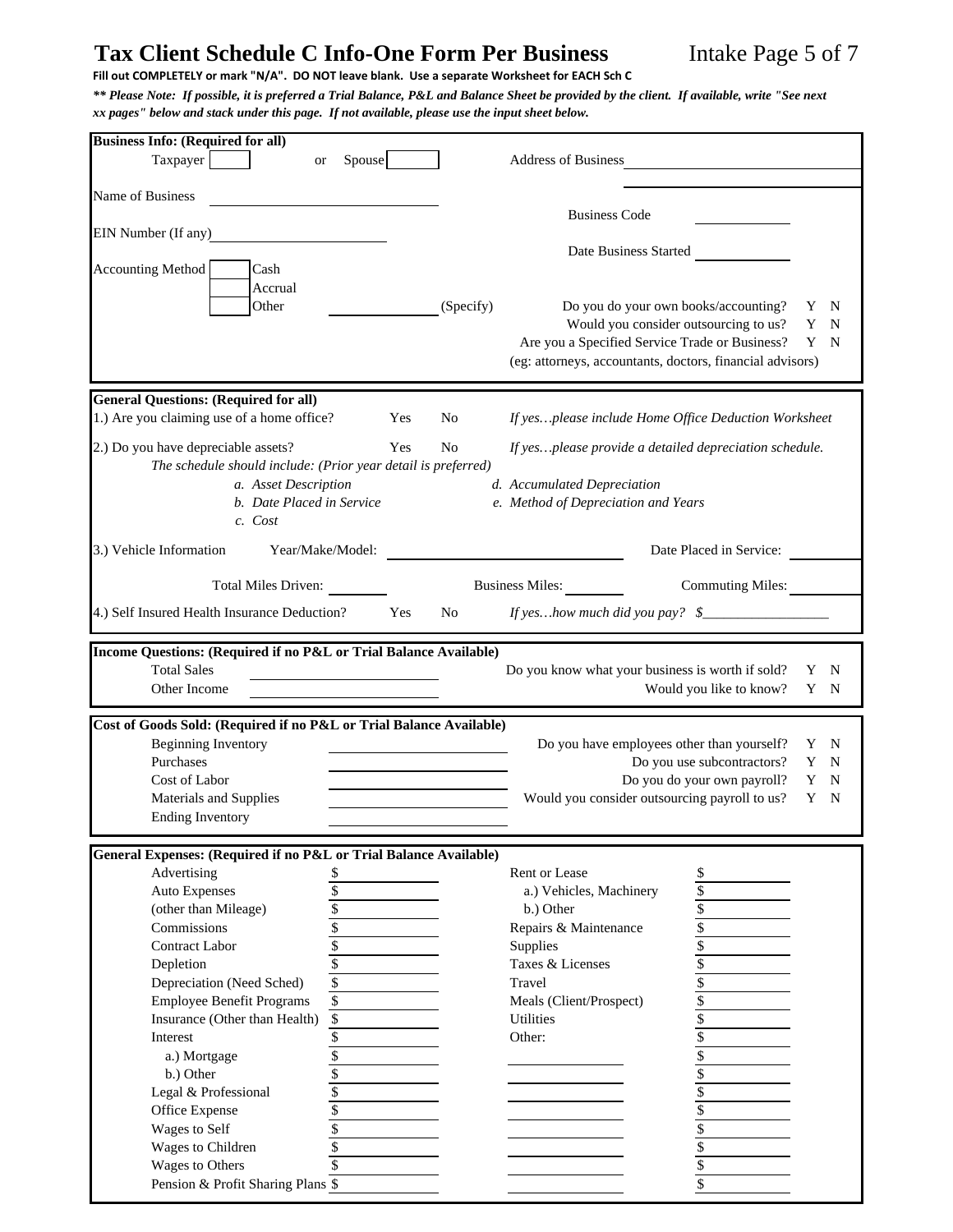### Tax Client Home Office Deduction Info<br>Intake Page 6 of 7

**Note: Effective 2018, Home Office Deduction is available only to self‐employed**

| Fill out COMPLETELY or mark "N/A". DO NOT leave blank. |  |  |  |  |
|--------------------------------------------------------|--|--|--|--|
| <b>General</b>                                         |  |  |  |  |
| Date home was first used for Business?                 |  |  |  |  |
| Square Footage of Area Used for Home Business          |  |  |  |  |
| Total Square Footage of the Home                       |  |  |  |  |
|                                                        |  |  |  |  |

#### **Simplified Option**

The IRS now allows an optional standard \$5 per square foot deduction (maximum 300 square ft) If you would like to choose this option rather than the Standard Option, enter the necessary info below Otherwise, skip this section and complete the Standard Option section below.

Y N I would like to use the "Simplifed Option" to claim my Home Office Deduction

Total square feet claimed for Home Office (cannot exceed 300 sq ft)

See: https://www.irs.gov/businesses/small-businesses-self-employed/simplified-option-for-home-office-deduction for further information regarding Home Office Deduction

--- **OR** ---

| <b>Standard Option - Deduction Expenses:</b>                | <b>Current Year</b> |  |
|-------------------------------------------------------------|---------------------|--|
| <b>Casualty Losses</b>                                      |                     |  |
| Deductible Mortgage Interest                                |                     |  |
| <b>Real Estate Taxes</b>                                    |                     |  |
| Insurance                                                   |                     |  |
| Rent                                                        |                     |  |
| Repairs and Maintenance                                     |                     |  |
| <b>Utilities</b>                                            |                     |  |
| Other:                                                      |                     |  |
|                                                             |                     |  |
|                                                             |                     |  |
|                                                             |                     |  |
| <b>Depreciation:</b>                                        |                     |  |
| Do you have depreciable assets?<br>Yes<br>If yes, describe: | No                  |  |

| <b>Special Information for the Tax Preparer</b>                                        | <b>YES</b> | NO |  |
|----------------------------------------------------------------------------------------|------------|----|--|
| Is there something "unique" that the preparer should pay special attention to or know? |            |    |  |
|                                                                                        |            |    |  |
|                                                                                        |            |    |  |
|                                                                                        |            |    |  |
|                                                                                        |            |    |  |
|                                                                                        |            |    |  |
|                                                                                        |            |    |  |
|                                                                                        |            |    |  |
|                                                                                        |            |    |  |